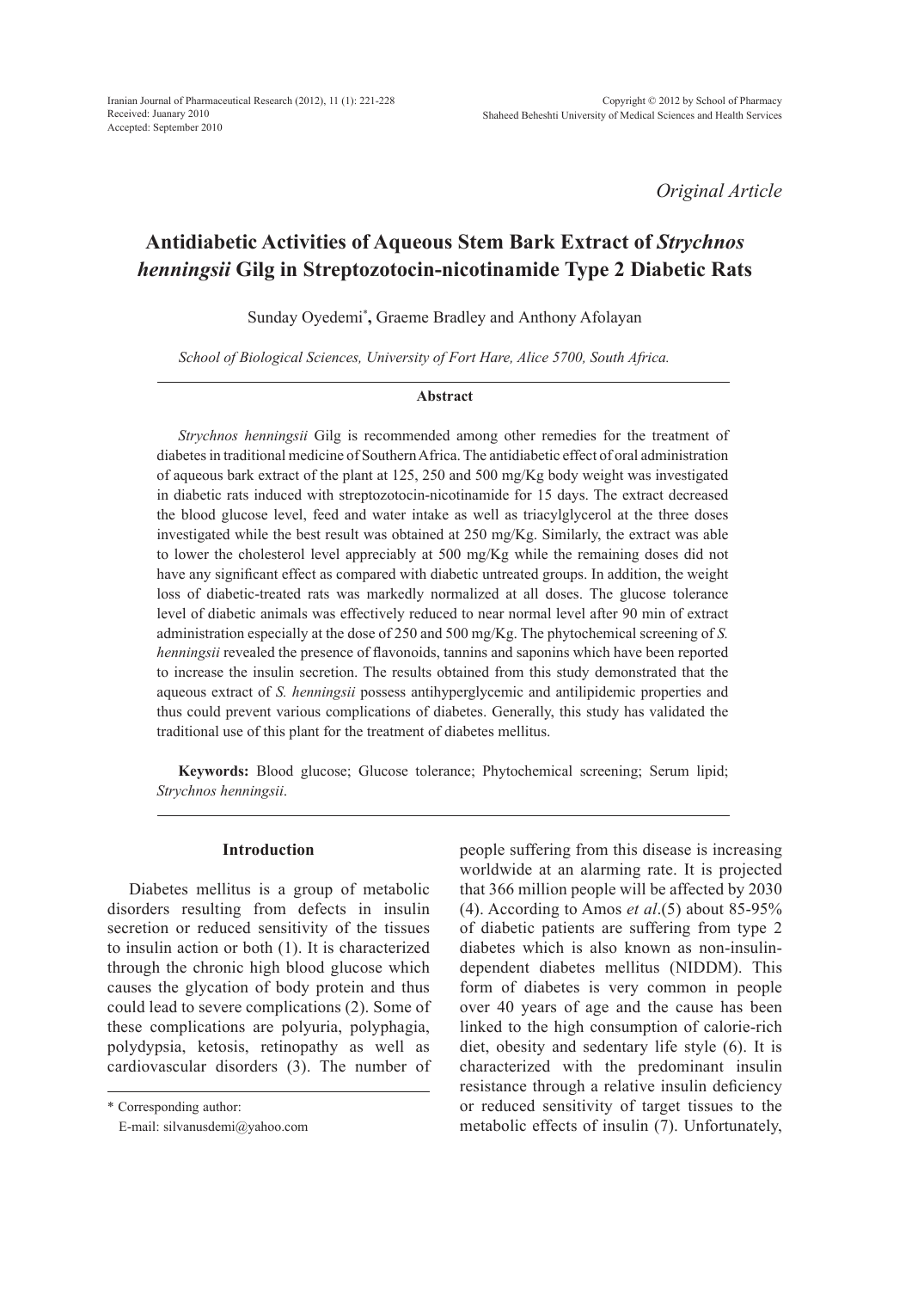the management of this disease is still a challenge to the medical system.

Several drugs such as biguanides, sulphonylureas and insulin have been employed for the treatment of diabetes; however none has been able to cure the disease (8, 9). Moreover, undesirable effects such as hypoglycemic, anorexia nervosa, brain atrophy and fatty liver appear during the intake of oral hypoglycemic synthetic drugs (10). Worse still, the cost of these drugs is beyond the reach of people in the low income group and especially those living in the rural areas. Therefore, there is a need to search for new and affordable remedies for diabetes. Recently, the search for antidiabetic agents has been focused on plants because of their ready availability, affordability, effectiveness and probably due to their low side effects. However, few of these plants have received scientific or medical scrutiny and World Health Organization has recommended further evaluation of traditional plants used for the treatment of diabetes (11). One of the plants widely used in traditional medicine for the treatment of diabetes mellitus in southern Africa is *Strychnos henningsii*.

*S*. *henningsii* Gilg. (Loganiaceae) is a small evergreen tree or shrub with leathery leaves. The bark is crown compact with dark green, glossy foliage and the fruit is oblong which turns brown when ripen. It is one of the most widely distributed species of strychnos in east and southern Africa (12). The leaves of the plant have a characteristic aromatic-pungent odor with a rough texture. The decoctions or infusions of this plant have been recommended by traditional health practitioners in southern Africa for the treatment of various diseases. These include rheumatism, gynaecological complaints, abdominal pain, snake bite, gastrointestinal pain, malaria and diabetes mellitus (13, 14). Phytochemical screenings conducted in this study have shown that *S. henningsii* contains tannins, saponins, alkaloids, flavonoids, steroids, triterpenes and cardiac glycoside. About five compounds, including retuline-like alkaloids, strychnine, brucine, curarine and bitter glycoside have been isolated from this plant (15).

Before the commencement of this work, there

was no information in scientific literature about the antidiabetic effect of aqueous bark extract of *Strychnos henningsii* in streptozotocinnicotinamide induced type 2 diabetic rats. Therefore, the objective of this study was to investigate the scientific basis for the use of this plant in the management of diabetes mellitus using the animal model.

#### **Experimental**

## *Plant material*

The bark of *S. henningsii* was collected in February, 2009 from a thick forest in Amathole District (Eastern Cape, South Africa). The plant was identified through its vernacular name and later authenticated by Prof. D.S. Grierson of Botany Department, University of Fort Hare. Voucher specimen (Sun MED 2009) was deposited at the Giffen Herbarium of the University.

#### *Preparation of the extract*

The bark material of *S. henningsii* was airdried at room temperature in the laboratory. The dried material was then pulverized using an electric blender (Waring Products Division, Torrington, USA). About 60 g of the powdered material was extracted in 1 L of cold distilled water maintained on a mechanical shaker (Stuart Scientific Orbital Shaker, UK) for 48 h. The extract was filtered using a Buchner funnel and Whatman No.1 filter paper. The filtrate was quickly frozen at -40° C and dried for 48 h using a freeze dryer (Savant Refrigerated vapor Trap, RV T41404, USA) to give a yield of 8.4 g of dry extract. The resulting extract was reconstituted in distilled water to give desired doses (125, 250 and 500 mg/mL) used in this study.

## *Phytochemical screening*

The aqueous bark extract of *S. henningsii*  was subjected to phytochemical analysis to determine the presence of bioactive compounds such as phenols, flavonoids, alkaloids, saponins, glycosides and tannins using the general chemical test of Zafar and Mujeeb (16).

## *Assay kits and reagents*

The assay kits for the analyses of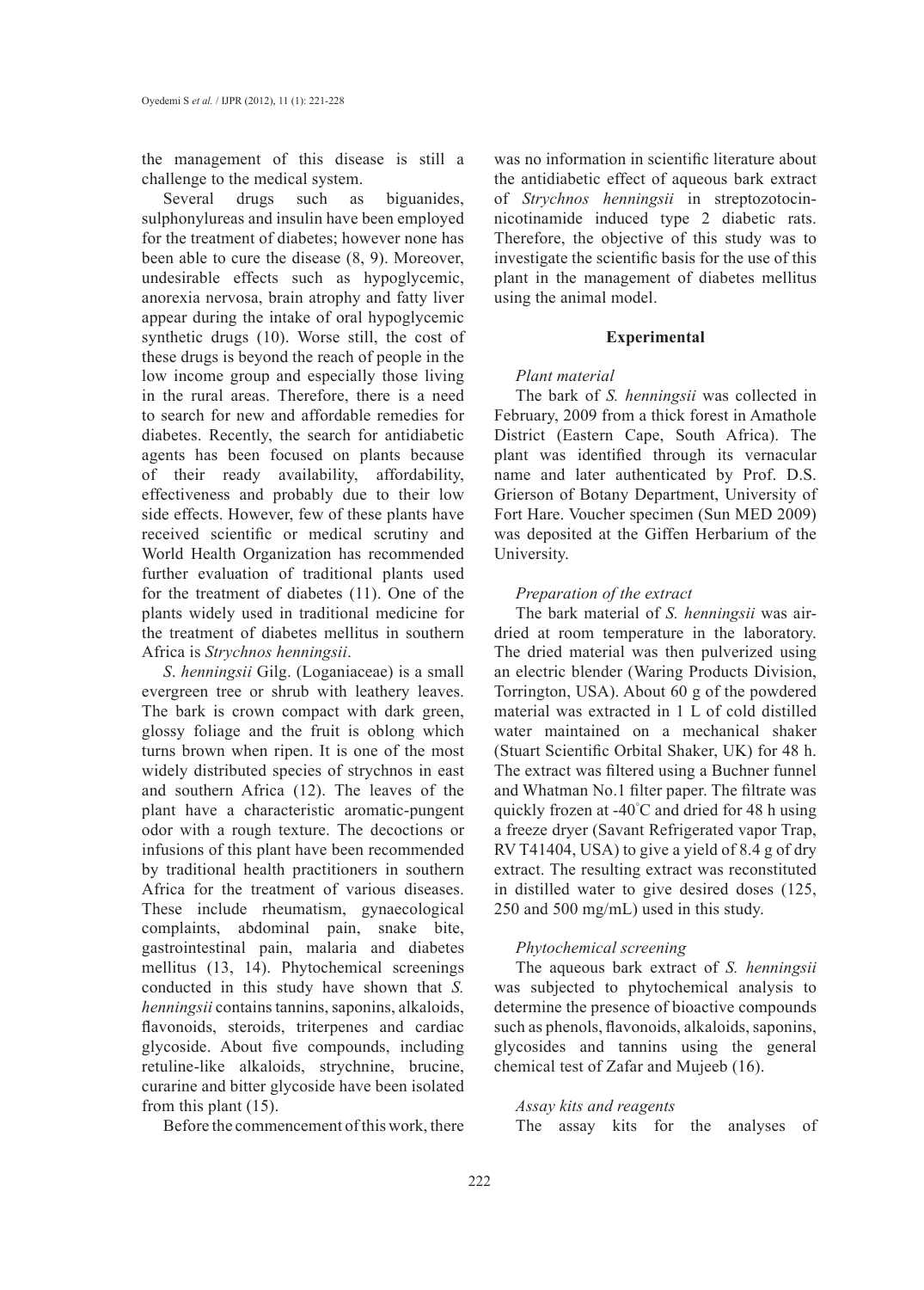triacylglycerol and cholesterol were obtained from Randox Laboratories Limited, Ardmore, Co Antrim, UK. All other reagents used were of analytical grade and were supplied by Merck Chemicals (Pty) Ltd. (Merck, Bellville, South Africa).

## *The animals*

Male Wistar rats (*Rattus norvegicus*) weighing 125-255 g were obtained from the animal house of the Agricultural and Rural Development Research Institute, University of Fort Hare. They were kept in well-ventilated house conditions (temperature:  $28 \pm 1$ °C; photoperiod: 12 h light/12 h dark cycle; humidity: 45-50%). The animals had free access to food and water *ad libitum* for 15 days. The experiment was approved by the Animal Ethics Committee of the University of Fort Hare.

## *Induction of type 2 diabetes in rats*

The method of Pellegrino *et al.* (17) was adopted for the induction of type 2 diabetes mellitus in overnight fasted Wistar rats. The animals were induced by a single intraperitoneal injection (IP) of freshly prepared solution of streptozotocin (60 mg/Kg body weight) in 0.1 M citrate buffer (pH 4.5), 15 min after the intraperitoneal administration of nicotinamide (110 mg/Kg) prepared in normal saline. Diabetes was confirmed in the animals by the elevated plasma glucose levels after 24 h of injection. The rats with diabetes having glycosuria and hyperglycemia (blood glucose > 8.1 mmol/L) were used for the experiment.

## *Animal grouping and extract administration*

Thirty six male rats were randomized into six groups of five animals each (30 diabetic surviving rats, 6 normal rats). Group I: normal control rats orally administered with daily drinking water for 15 days using gavage; group II: diabetic animals received 0.5 mL of distilled water; group III-V: diabetic rats treated daily with 0.5 mL of 125, 250 and 500 mg/Kg body weight of *S. henningsii* extract respectively; group VI: diabetic animals received 0.5 mL of glibenclamide only. All the animals from each group were sacrificed by ether anesthesia 24 h after their respective 15 daily doses of the

# extract and distilled water.

# *Oral glucose tolerance test (OGTT)*

Thirty six rats (normal) were fasted for 12 h and assigned randomly into 6 equal groups  $(n =$ 6/group). They were fed orally with aqueous bark extract of *S. henningsii* at the doses of 125, 250, 500 mg/Kg and glibenclamide (0.6 mg/Kg) using gavages. The remaining groups consisting of diabetic and normal rats were treated orally with distilled water. Glucose (2 g/ Kg) was orally administered 30 min prior to the extract administration and blood was withdrawn from the tail vein at 30, 60 and 90 min (17). The fasting plasma glucose level was measured using glucometer (Bayer Health Care, Japan).

#### *Serum lipid profile*

The method described by Tietz *et al.* (18) was adopted to assay the cholesterol and triacylglycerol in the serum of the animals. They were measured spectrophotometrically using assay kits from Randox Laboratories Limited, Ardmore, Co Antrim, UK.

# *Effect of extract on the weight, feed and water intake of rats*

Feed and water intakes were measured everyday at the same hour during the experimental periods while the body weight of the animals were taken gravimetrically before the start and every fifth day throughout the experimental period (15 days).

#### *Statistical analysis*

Data were expressed as means of six replicates  $\pm$  SD and were statistically analyzed using one-way analysis of variance (ANOVA). Means were separated by the Duncan multiple test using SAS. Values were considered significant at  $p < 0.05$  to paired Student's t-test. Significant levels were tested at  $p < 0.05$ .

# **Results and Discussion**

The qualitative phytochemical analysis of the aqueous stem bark extract of *S. henningsii* revealed the presence of tannins, flavonoids, terpenes, saponins, steroids and alkaloids while cardenolides and dinolides were absent (Table 1). These compounds have been reported to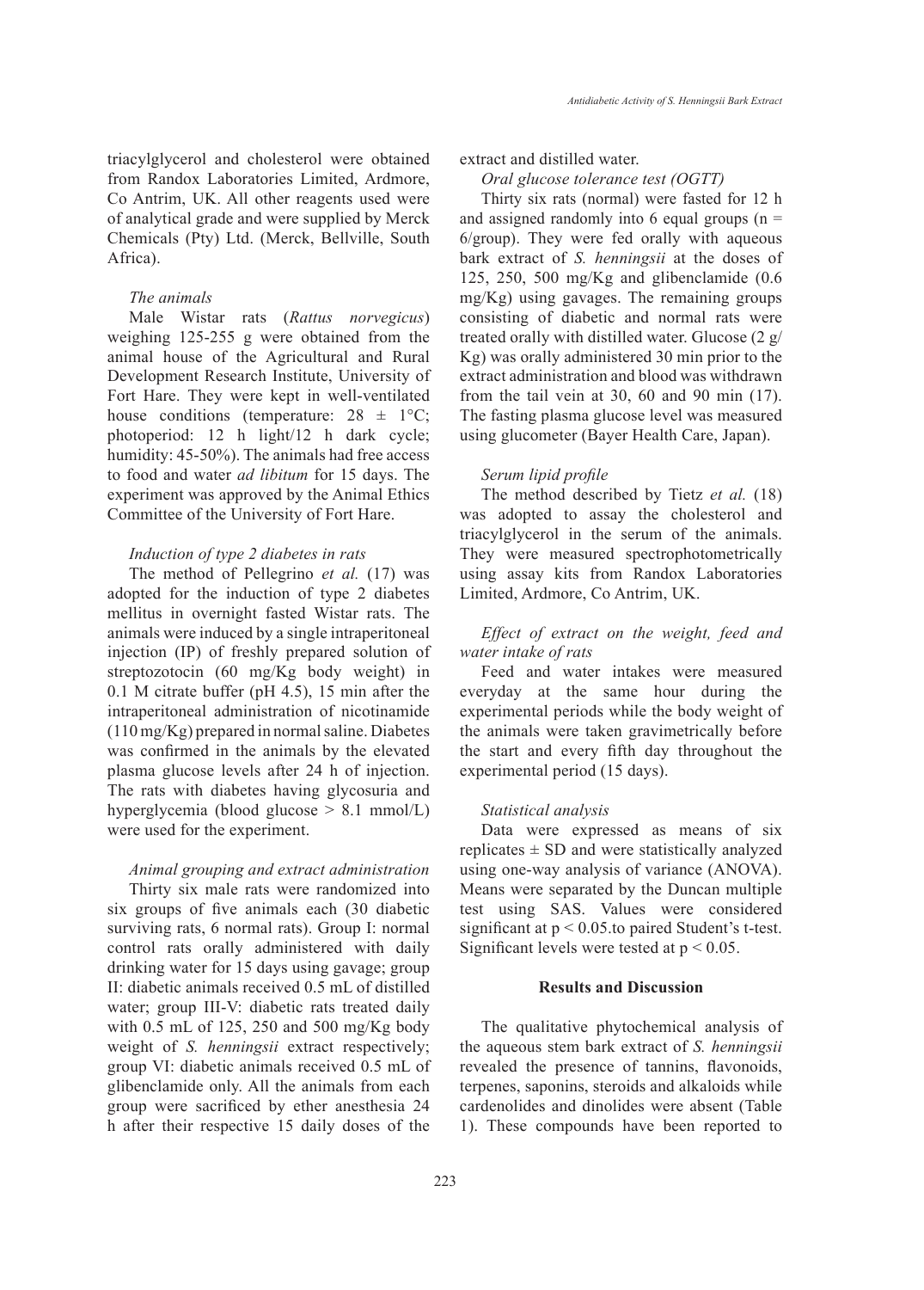**Table 1.** Phytochemical analysis of aqueous extract of *S. henningsii* bark.

| <b>Phytochemical compounds</b>    | <b>Plant extract</b> |
|-----------------------------------|----------------------|
| <b>Alkaloids</b>                  | $^+$                 |
| <b>Tannins</b>                    | $^{+}$               |
| Saponin                           | $^{+}$               |
| <b>Flavonoids</b>                 | $^{+}$               |
| Cardiac glycosides                | $^{+}$               |
| Antraquinone                      | $^{+}$               |
| <b>Phenolics</b>                  | $^{+}$               |
| <b>Steroids</b>                   | $^{+}$               |
| <b>Triterpenes</b>                | $^{+}$               |
| <b>Cardenolides and Dinolides</b> |                      |

**+**: Presence; **-**: Absence

elicit a wide range of biological activities such as insulin-like effect, anti-hypercholesterol and hypotensive activity (20-21). For example, saponins are well-known to lower serum cholesterol by converting it to bile acids. The hypoglycemic and hypolipidemic properties of alkaloids, flavonoids and tannins have also been reported (22). The presence of these compounds might contribute to the antidiabetic effect of this plant as observed in the present study.

The glucose tolerance test was carried out to verify the glycemic control of the plant's extracts after the treatment. The results of glucose tolerance test in diabetic, control and normal rats treated with *S. henningsii* and glibenclamide after oral administration of glucose for 30, 60 and 90 min were shown in Table 2. At 30 min, after the glucose administration, the peak of blood glucose

level was increased rapidly from the fasting glucose value and then subsequently decreased. Plant extracts at all the three doses exhibited noticeable blood glucose lowering effect at 90 min. The dose of 250 and 500 mg/Kg body weight showed a similar blood glucose lowering capacity, whereas, that of glibenclamide-treated rats showed a comparable result to that of normal control rats. The significant reduction of the peak levels of blood sugar within 90 min manifests the antidiabetogenic potential of *S. henningsii* extract in rat models. This result showed an appreciable improvement of the glucose tolerance test which could be attributed to the insulin mimetic activity of the plant's extract by restoring the delayed insulin response (23).

Streptozotocin (STZ) is well known for its selective pancreatic islet beta cell cytotoxicity and has been extensively used to induce type 1 diabetes mellitus in animals (24). However, for type 2 diabetes mellitus to be induced, nicotinamide was injected into the rats intraperitoneally to activate the poly ADP ribose synthase in order to repair the damaged DNA caused by STZ (25, 26). This method has been used to induce diabetes mellitus in animals that resemble non-obese type 2 diabetes mellitus that constitutes a majority of East Asian diabetic patients (27). Prior to the STZ induction into the rats, blood glucose levels did not differ significantly between groups but increased nearly 3.5 fold after 24 h of induction as compared to the normal control rats.

The Streptozotocin Nicotinamide (STZ-

| <b>Treatments</b>                            | Oral glucose tolerance (OGTT)                        |                                                     |                              |                              |  |
|----------------------------------------------|------------------------------------------------------|-----------------------------------------------------|------------------------------|------------------------------|--|
|                                              | $\mathbf{0}$                                         | 30                                                  | 60                           | 90                           |  |
| Normal control                               | $4.60 \pm 0.40$                                      | $4.90 \pm 0.53$                                     | $4.40 \pm 0.30$              | $4.13 \pm 0.32$              |  |
| Diabetic control                             | $14.73 \pm 8.00^{\circ}$<br>$18.63 \pm 7.00^{\circ}$ |                                                     | $21.64 \pm 7.20^{\circ}$     | $20.04 \pm 5.10^{\circ}$     |  |
| Normal + SH $(125 \text{ mg/Kg})$            | $5.50 \pm 1.60^b$                                    | $10.40 \pm 1.59^{\circ}$                            |                              | $15.77 \pm 2.84^b$           |  |
| Normal + SH $(250 \text{ mg/Kg})$            | $5.14 \pm 2.20^b$                                    | $6.87 \pm 2.30^{\circ}$<br>$10.20 \pm 2.40^{\circ}$ |                              | $7.93 \pm 1.93$ <sup>c</sup> |  |
| Normal + SH $(500 \text{ mg/Kg})$            | $5.47 \pm 2.00^{\circ}$                              | $7.10 \pm 0.92$ <sup>d</sup>                        | $7.50 \pm 1.98$ <sup>d</sup> | $7.53 \pm 1.98$ <sup>c</sup> |  |
| Normal + glibenclamide $(0.6 \text{ mg/Kg})$ | $4.40 \pm 2.50^{\circ}$                              | $5.03 \pm 1.59$ <sup>d</sup>                        | $4.07 \pm 2.42$ <sup>e</sup> | $4.60 \pm 2.84$ <sup>d</sup> |  |

**Table 2.** Effect of oral administration of aqueous extract of *S. henningsii* on oral glucose test in male Wistar rats.

Values are mean  $\pm$  SD of 6 rats in each group. <sup>a-eT</sup>est values carrying superscripts different from the control for each parameter are significantly different (p < 0.05). Difference in blood glucose of each group (final-initial values): Diabetic ( $\frac{5.31 \text{ mmol/L}}{1}$ ; 125 mg/ Kg (↓2.83); 250 mg/Kg (↓2.97 mmol/L); 500 mg/Kg (↑0.03 mmol/L); Glibenclamide suppressed increased blood glucose near normal. Where ↑ means increase and ↓ represents decrease.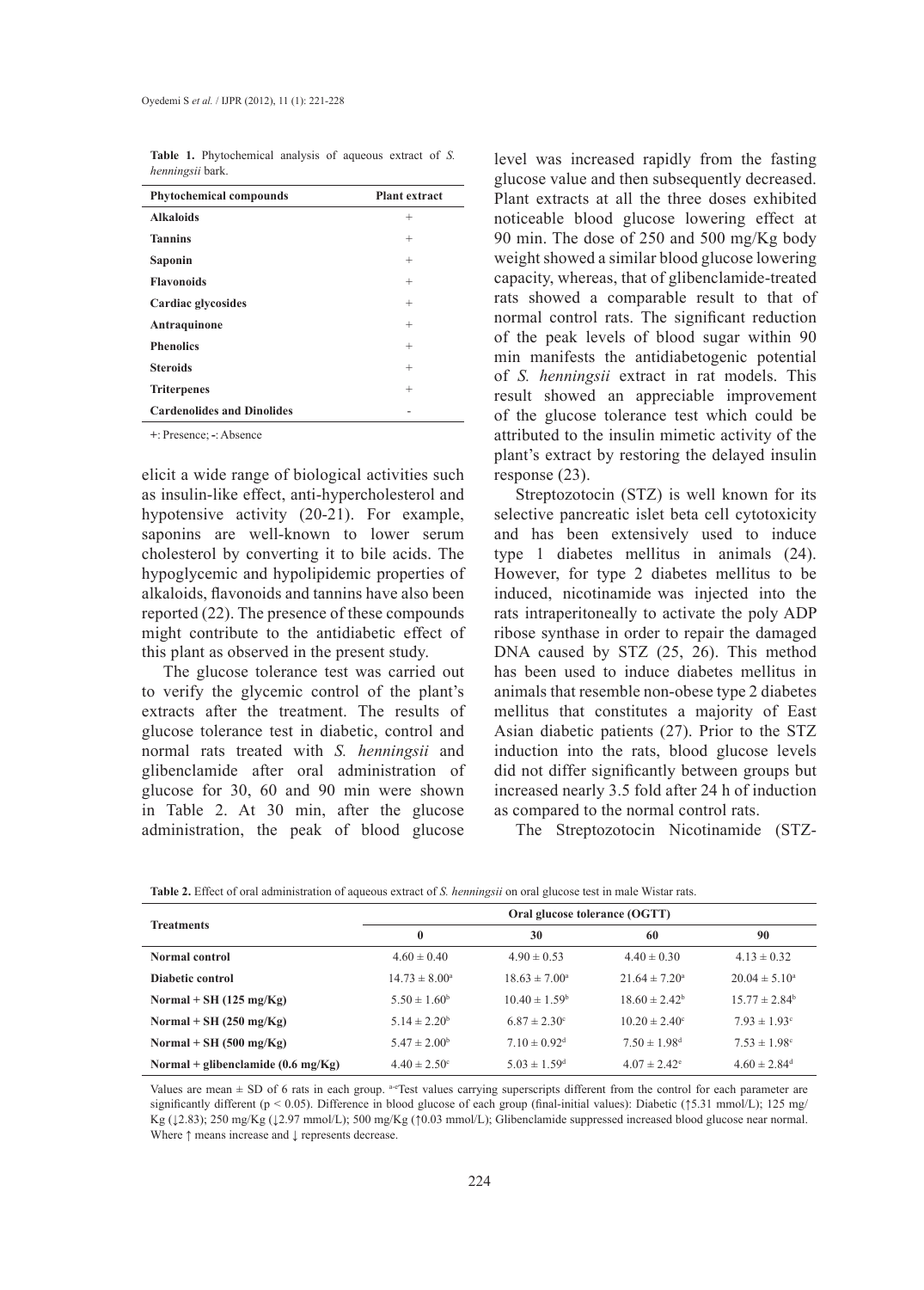**Table 3.** Effect of oral administration of aqueous extract of *S. henningsii* on plasma glucose level of STZ-induced diabetic rats.

| <b>Treatment</b>                               | Plasma blood glucose (mmol/L) |                                                           |                               |                               |  |
|------------------------------------------------|-------------------------------|-----------------------------------------------------------|-------------------------------|-------------------------------|--|
|                                                | $0$ (day)                     | $5$ (day)                                                 | $10$ (day)                    | $15$ (day)                    |  |
| Normal control                                 | $5.60 \pm 0.40$               | $5.40 \pm 0.53$<br>$5.6 \pm 0.30$                         |                               | $5.70 \pm 0.32$               |  |
| Diabetic control                               | $18.20 \pm 0.30^{\circ}$      | $23.45 \pm 0.35^{\circ}$                                  | $28.30 \pm 0.40^{\circ}$      | $30.10 \pm 0.40^{\circ}$      |  |
| Diabetic + SH $(125 \text{ mg/kg})$            | $19.33 \pm 1.20^{\circ}$      | $16.35 \pm 1.14^b$                                        | $15.53 \pm 1.30^b$            | $12.56 \pm 0.90^b$            |  |
| Diabetic + SH $(250 \text{ mg/kg})$            | $24.30 \pm 0.09^b$            | $22.20 \pm 0.08$                                          | $17.57 \pm 1.02$ <sup>c</sup> | $14.27 \pm 1.20^{\circ}$      |  |
| Diabetic + SH $(500 \text{ mg/kg})$            | $25.30 \pm 0.01^{\circ}$      | $19.28 \pm 0.10^{\circ}$<br>$20.20 \pm 0.04$ <sup>c</sup> |                               | $17.70 \pm 0.30$ <sup>d</sup> |  |
| Diabetic + glibenclamide $(0.6 \text{ mg/kg})$ | $22.50 \pm 3.30^{\circ}$      | $19.30 \pm 3.20^{\circ}$                                  | $17.78 \pm 2.40^{\circ}$      | $13.52 \pm 2.50^{\circ}$      |  |

Values are mean  $\pm$  SD of 6 rats in each group. <sup>a-e</sup> Test values carrying superscripts different from the control for each parameter are significantly different (p < 0.05). Difference in blood glucose of each group (final-initial values): Diabetic (↑11.9 mmol/L); 125mg/Kg (↓6.7); 250 mg/Kg (↓10.03 mmol/L); 500 mg/Kg (↓7.60); Glibenclamide (↓8.98 mmol/L). Where ↑ means increase and ↓ represents decrease.

NAD) diabetic rats elicited a significant rise in plasma glucose level from 18.2 to 30.1 mmol/L for 15 days of experimental period (Table 3). The observed increase in blood glucose as reported by (28) was attributed to the abnormalities in pancreatic beta cell and thus affects the insulin secretion. Meanwhile, the administration of aqueous bark extract of *S. henningsii* at all the three doses significantly reduced the blood glucose level from 13 to 6 mmol in a doseindependent manner. The difference between the treated groups and diabetic control rats in lowering the fasting plasma glucose levels was significant. The higher dose (500 mg/Kg) did not produce a stronger effect as expected in this study. This was likely due to the presence of other substances that might have interfered with antidiabetic property of this plant. However, the dose at 250 mg/kg (13 mmol) exhibited more potent antihyperglycemic potential than other treated groups throughout the experimental period. This result confirms the ability of the plant to potentiate the insulin secretion from the existing beta cells or by its release from the bound form as shown in glucose tolerance test.

After the streptozotocin injection, the

serum cholesterol and triacylglycerol of diabetic rats increased significantly above the normal level. The marked hyperlipidemia that characterizes the diabetic state may therefore be regarded as a consequence of the uninhibited actions of lipolytic hormones on the fat depot (29). This elevation can give useful information on the predisposition of animals to secondary complications of diabetes including atherosclerosis and its associated coronary heart disease (30). However, after the extract administration, the level of serum triacylglycerol was significantly reduced at the investigated doses (Table 4) while that of cholesterol was only reduced at the dose of 500 mg/Kg. Meanwhile, the levels of cholesterol and triacylglycerol in untreated diabetic group remained elevated throughout the experimental period which is in agreement with the finding of Shanmugasundaram (31). The result obtained from this study showed that the aqueous bark extract of *S. henningsii* possesses triacylglycerol lowering ability. This could be attributed to the presence of antilipidemic compounds that may inhibit or activate some enzymes involved in triacylglycerol metabolism (32).

**Table 4.** The effect of aqueous extract of *S. henningsii* on the cholesterol and triglyceride level in STZ-induced diabetic rats.

| Serum lipids parameter   | Control                 | Diabetes control        |                   |                              |                         |                              |
|--------------------------|-------------------------|-------------------------|-------------------|------------------------------|-------------------------|------------------------------|
| Cholesterol (mmol/L)     | $1.57 \pm 0.12^a$       | $6.67 \pm 0.05^{\circ}$ | $5.15 \pm 0.16^b$ | $6.67 \pm 0.05$ <sup>c</sup> | $6.38 \pm 0.00^{\circ}$ | $4.60 \pm 0.12$ <sup>d</sup> |
| Triacylglycerol (mmol/L) | $0.78 \pm 0.34^{\circ}$ | $2.17 \pm 0.33^b$       | $0.58 \pm 0.57$ ° | $0.65 \pm 0.30$ <sup>d</sup> | $0.73 \pm 0.00^{\circ}$ | $0.50 \pm 0.22^{\circ}$      |

Values are mean  $\pm$  SD of 6 rats in each group.  $\ast$  Test values carrying superscripts different from the control for each parameter are significantly different (p < 0.05). D<sub>o</sub> = Diabetic + SH (125 mg/Kg), D<sub>1</sub> = Diabetic + SH (250 mg/Kg), D<sub>2</sub> = Diabetic + SH (500 mg/Kg) and  $D_2$  = Diabetic + glibenclamide (0.6 mg/Kg).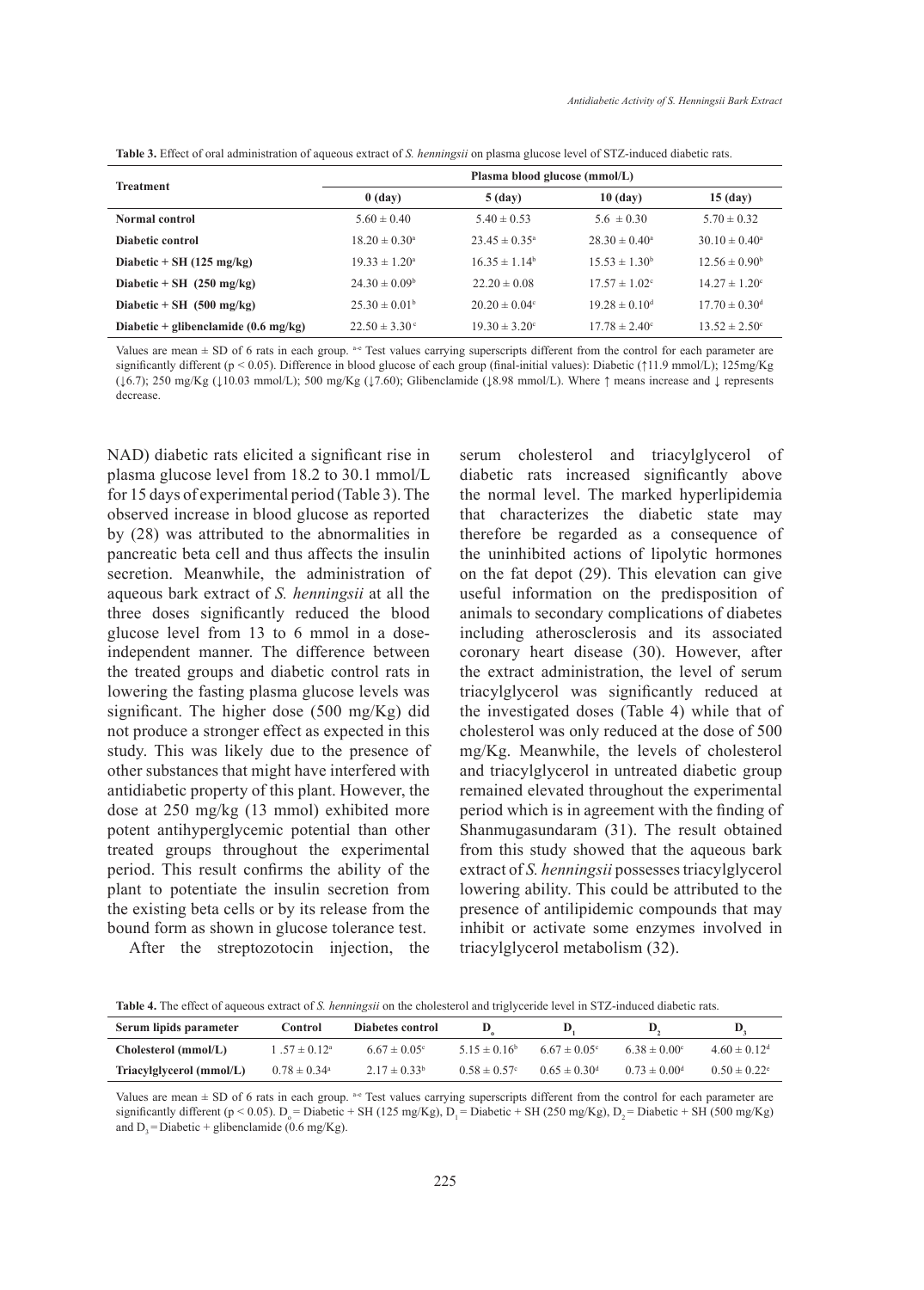

**Figure 1.** The effect of aqueous extract of *S. henningsii* (SH) on the body weight of diabetic rats. Values are mean  $\pm$  SD of 6 rats in each group.  $D1 = Diabetic + SH (125 mg/Kg)$ ,  $D2 = Diabetic$  $+$  SH (250 mg/Kg), D3 = Diabetic  $+$  SH (500 mg/Kg) and D4 = Diabetic + glibenclamide (0.6 mg/Kg).

The induction of diabetes with STZ-NAD is associated with a characteristic loss of body weight  $(133 \text{ g})$  as shown in Figure 1. Similarly, the feed and water intake of the diabetic rats were significantly increased in comparison with the normal control rats (Figures 2 and 3 respectively). These symptoms are well-known markers of type 2 diabetes in both human and animal models which are direct consequence of insulin deficiency (33). The daily administration of the plant extract to diabetic rats for 15 days



**Figure 3.** The effect of aqueous extract of *S. henningsii* on the water intake of diabetic rats.  $D_0 = \text{Diabetic} + \text{SH} (125 \text{ mg/Kg})$ ,  $D_1$  = Diabetic + SH (250 mg/Kg),  $D_2$  = Diabetic + SH (500 mg/Kg) and  $D_3$  = Diabetic + glibenclamide (0.6 mg/Kg).



**Figure 2.** The effect of aqueous extract of *S. henningsii* on the feed intake of diabetic rats.  $D_s = Diabetic + SH (125 mg/Kg)$ ,  $D_1$  = Diabetic + SH (250 mg/Kg),  $D_2$  = Diabetic + SH (500 mg/ Kg) and  $D_3$  = Diabetic + glibenclamide (0.6 mg/Kg).

caused a significant increase and decrease in body weight and in feed and water intake, respectively, which was an indication of proper glucose utilization in the animals. All three doses of the plant extract improved the body weight of the diabetic rats. Meanwhile, the dose at 125 mg/Kg body weight (16.48 g) was significantly higher than other treated groups. The observed results could be attributed to the improved glycemic control and the protective effect of the plant's extract in controlling the muscle wasting and induced adipogenesis (29).

In conclusion, the present study demonstrated that the administration of the aqueous bark extract of *S. henningsii* possesses antihyperglycemia and antihypertriacylglycerol property and could also ameliorate various complications of diabetes mellitus. This effect may be due to the presence of bioactive compounds that potentiate the secretion of insulin and protect pancreatic *β*-cell from degeneration. Further studies are currently underway to confirm the mechanism of this plant's action.

## **Acknowledgment**

The authors thank the Govan Mbeki Research and Development Center, University of Fort Hare, Alice, South Africa for financial support.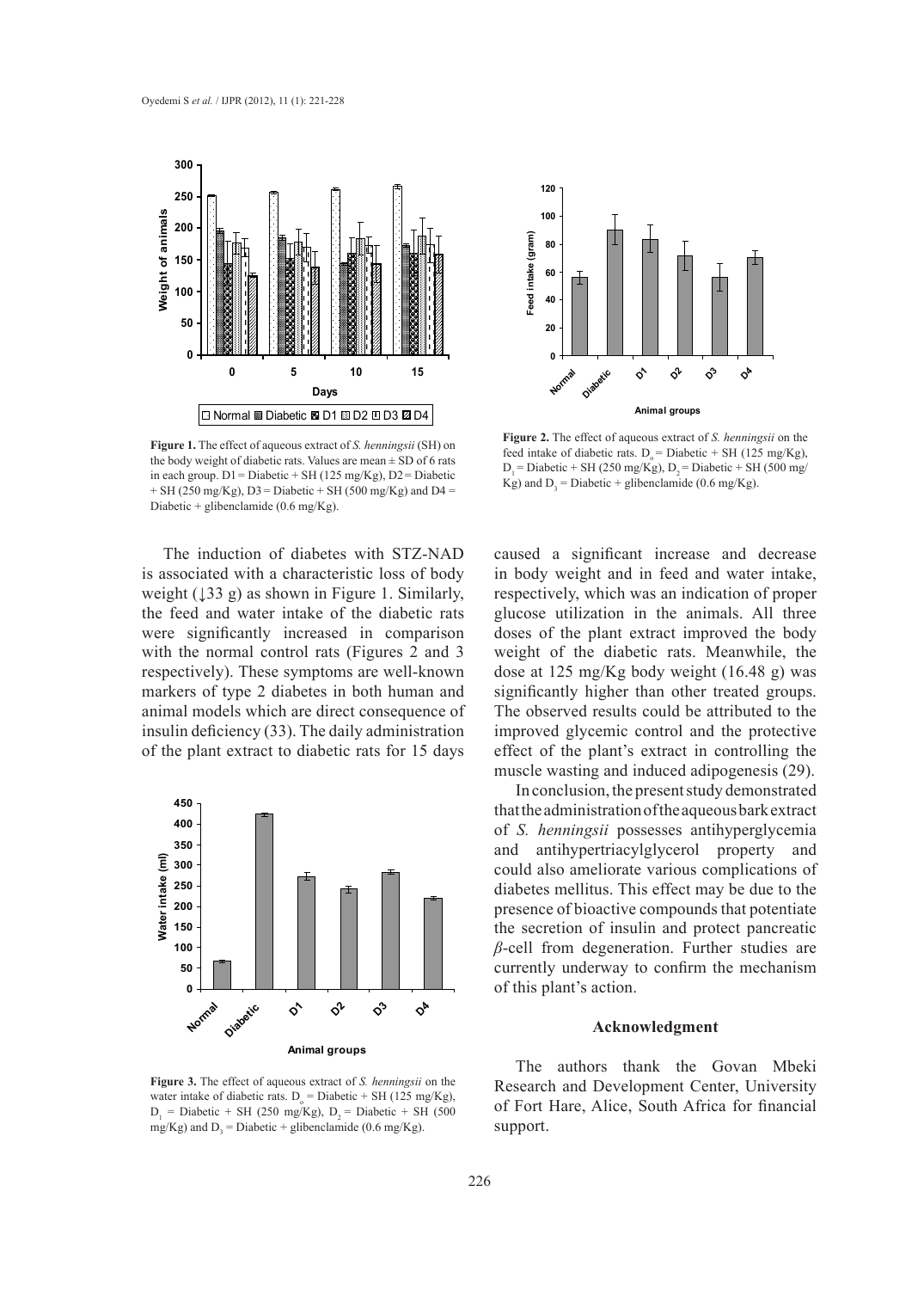#### **References**

- Lanza RP, Ecker DM, Kuhtreiber WM, Marsh JP, (1) Ringelling J and Chink WL. Transplantation of islets using micro encapsulation: studies in diabetic rodents and dogs. *J. Mol. Med.* (2001) 77: 206-10.
- (2) Rang HP, Dale MM and Ritters JM. The endocrine pancreas and the control of blood glucose. In: Textbook of Simmons B and Beasley S. (eds*.*) *Pharmacology.*  Longman group Ltd., UK (1991) 403-410.
- (3) Kumar P and Clark M. Diabetes mellitus and other disorders of metabolism. In: editors. *Clinical Medicine*. Vol.2, WB Sunders, London (2002) 1069-71.
- Wild SG, Roglic A, Green R and King H. Global (4) prevalence of diabetes. Estimated for the year 2000 and projection for 2030. *Diabetes Care* (2004) 27: 1047-54.
- Amos AF, McCarty DJ and Zimmet P. The rising global (5) burden of diabetes and its complications: Estimates and projections to the year 2010. *Diabetic Med*. (1997) 14: S7-S85.
- Word Health Organization. *Report of a WHO*  (6) *Consultation: Definition, Diagnosis and Classification of Diabetes Mellitus and its Complications*. The Organization, Geneva (1999) 20**:** 1183-97.
- Cohen P. Over view of the IGF-I system. *Horm. Res*. (7) (2006) 65: 3-8.
- (8) Sumana G and Suryawanshi SA. Effect of *Vinca rosea* extracts in treatment of alloxan diabetes in male albino rats. *Indian J. Exp. Biol*. (2001) 39: 748-58.
- Sohrab G and Aminpour A. The influence of traditional (9) herbs on fasting blood sugar in diabetes. *Iranian J. Pharm. Res*. (2004) suppl 2: 42-42.
- (10) Yaryura-Tobias JA, Pinto A and Neziroglu F. Anorexia nervosa, diabetes mellitus, brain atrophy and fatty liver. *Int. J. Etiol.* (2001) 30: 350-3.
- Word Health Organization. *Expert Committee on*  (11) *Diabetes Mellitus: Second Report Technical*. Report Series 646. The Organization, Geneva (1980).
- (12) Leeuwenberg AJM. The Loganiaceae of Africa VIII. *Strychnos* III. *Mededdelingen Landbouwhogeschool Wageningen* (1969) 69: 1-316.
- (13) Bisset NG. The African species of *Strychnos*, the ethnobotany. *Lloydia* (1970) 33: 201-43.
- $(14)$  Hutchings A. A survey and analysis of traditional medicinal plants used by the Zulu, Xhosa and Sotho. *Bothalial*. (1989) 19: 111-23.
- Tits M. *Contribution a l'etude Chimique du Strychnos*  (15) *Variabilis, Plante Toxique du Bas-Zaires. Isolement et Determination de Structure de Nouveaux Alcaloides Indoliques*. [Dissertation] Universite de Liege, Belgium (1982) 44-192.
- $(16)$  Zafar R and Mujeeb M. Retinoid and rutin in callus culture of *Tephrosia purpurea* Pers*. Indian J. Pharm. Sci*. (2002) 3: 58-61.
- (17) Pellegrino M, Broca C, Gross R, Roye M, Manteghetti M and Hillaire-Buys D. Development of a new model of type 2 diabetes in adult rats administered with streptozotocin and nicotinamide. *Diabetes* (1998) 47:

224-9.

- Latha M and Pari L. Antihyperglycemic effect of *Cassia*  (18) *auriculata* in experimental diabetes and its effects on key metabolic enzymes involved in carbohydrated metabolism. *Clin. Exp. Pharmacol. Physiol*. (2003) 30:38-43.
- (19) Tietz NM. *Textbook of Clinical Chemistry*. 2<sup>nd</sup> ed., W.B. Saunders Company, Philadelphia (2004) 703.
- (20) Marles RJ and Farnsworth NR. Antidiabetic plants and their active constituents. *Phytomed*. (1995) 2: 137-189.
- $(21)$  Price KR, Johnson TI and Fenwick GR. The chemistry and biological significance of saponins in food and feeding stuffs. *Crit. Rev. Food Sci. Nutr.* (1987) 26: 22-48.
- (22) Olapade EO. Foods and Herbs on Diabetes Mellitus. NARL Specialist Clinic Publications, Ibadan (1995) 1-5.
- (23) Teotia S and Singh M. Hypoglycemic effect of *Prunus amygdalu* seeds in albino rabbits. *Indian J. Expt. Biol*. (1997) 35: 295-6.
- (24) Junod A, Lambert AE, Stauffacher W and Renold AE. *J. Clin. Invest*. (1969) 48: 2129-39.
- $(25)$  Yamamoto H, Uchigata Y and Okamoto H. Streptozotocin and alloxan induce DNA strand breaks and poly (ADP-ribose) synthetase in pancreatic islets. *Nature* (1981) 294: 284-6.
- (26) Giroix MH, Nadj AB, Sener A, Portha B and Malaisse W. Metabolism of D-[3-3H] glucose, D-[5-3H] glucose, D-[u-14C] glucose, D-[1-14C] glucose and D-[6-14C] glucose in pancreatic islets in an animal model of type 2 diabetes. *J. Mol. Med*. (2001) 9: 381-4.
- $(27)$  Kirsch M and de Groot H. NADPH a directly operating antioxidant? *J. FASEB* (2001) 15: 1569-74.
- (28) Tomonori N, Tomoko T, Taeko O, Koichi U, Naotake H, Kageyoshi O and Shingo Y. Establishment and pathophysiological characterization of type 2 diabetic mouse model produced by streptozotocin and nicotinamide. *Biol. Pharm. Bull*. (2006) 29: 1167-74.
- (29) Swantson-Flatt SK, Day C, Bailey CJ and Flatt PR. Traditional treatments for diabetes: studies in normal and streptozotocin diabetic mice. *Diabetologia* (1990) 33: 462-4.
- (30) Bedoya FJ, Solano F and Lucas M. *N*-monomethylarginine and nicotinamide prevent streptozotocininduced double strand DNA break formation in pancreatic rat islets. *Experientia* (1996) 52: 344-7.
- (31) Yakubu MT and Afolayan AJ. Effect of aqueous extract of *Bulbine natalensis* Baker stem on haematological and serum lipid profile of male Wistar rats. *Indian J. Exp. Biol*. (2009) 47: 282-8.
- (32) Shanmugasundaram ER, Rajeswari G, Baskaran K, Rajeshkumar BR, Shanmughasundaram K and Kizar AB. Use of *Gymneme Sylvestre* leaf extract in the control of blood glucose in insulin dependent diabetes mellitus. *J. Ethnopharmacol*. (1990) 30: 281-94.
- (33) Ravi K, Ramchandran B and Subramanian S. Effect of *Eugenia jambolana* seed kernel on antioxidant defense system in streptozotocin induced diabetes in rats. *Life Sci*. (2004) 75: 2717-31.